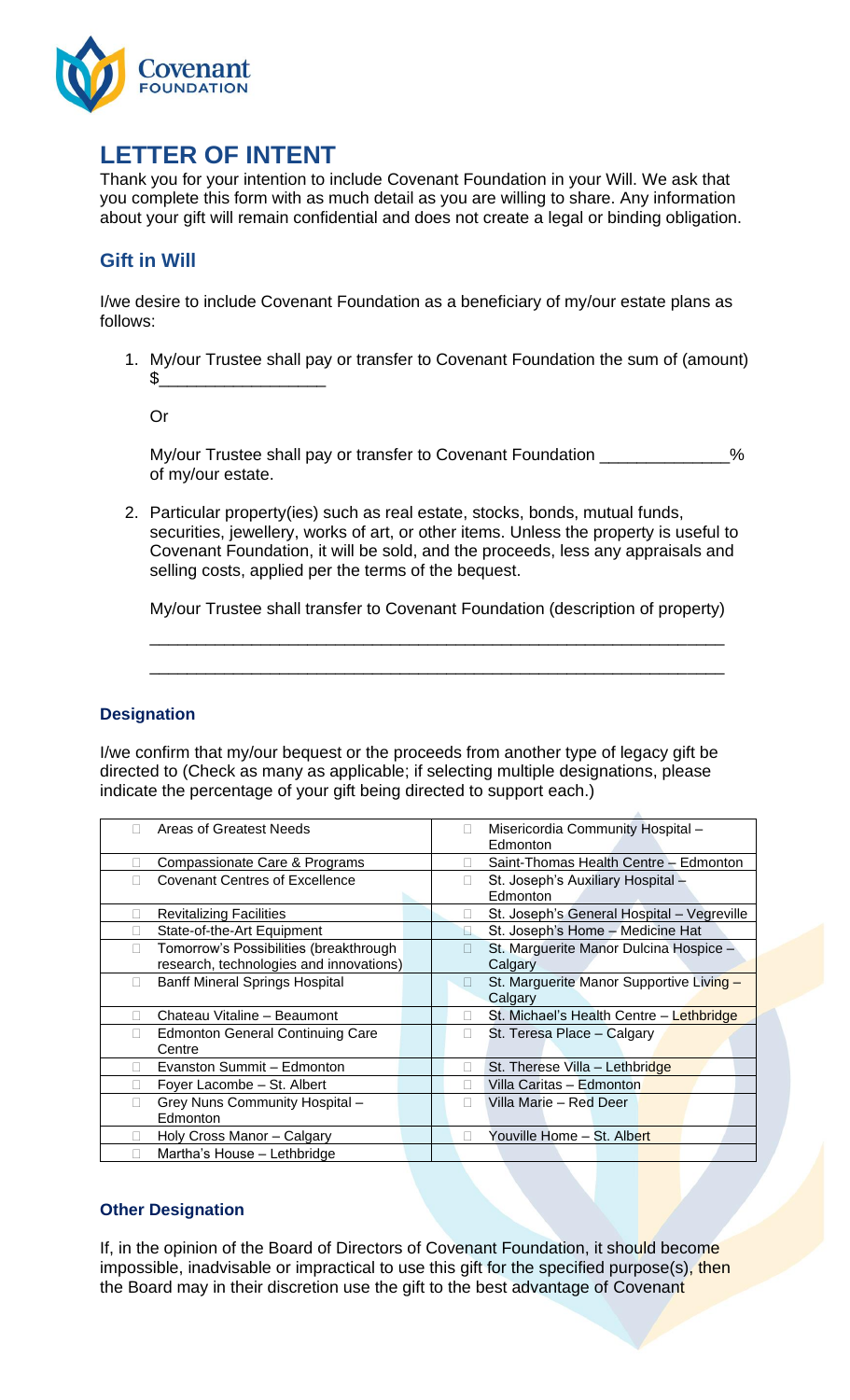

Foundation, keeping in mind my/our original wishes. In any such alternative application, the support provided by this bequest shall be clearly identified with the name I/we identify below.

\_\_\_\_\_\_\_\_\_\_\_\_\_\_\_\_\_\_\_\_\_\_\_\_\_\_\_\_\_\_\_\_ \_\_\_\_\_\_\_\_\_\_\_\_\_\_\_\_\_\_\_\_\_\_\_\_\_\_\_\_\_

#### **Recognition**

|  | I/we would like to be recognized for my/our generosity as: |  |  |  |
|--|------------------------------------------------------------|--|--|--|
|  |                                                            |  |  |  |

I/we would like to keep my/our donation anonymous

### **Donor Contact Information**

\_\_\_\_\_\_\_\_\_\_\_\_\_\_\_\_\_\_\_\_\_\_\_\_\_\_\_\_\_\_\_\_ \_\_\_\_\_\_\_\_\_\_\_\_\_\_\_\_\_\_\_\_\_\_\_\_\_\_\_\_\_ First Name Middle Initial Last Name First Name Middle Initial Last Name

Email Email

 $\Box$ 

Phone Number Phone Number

\_\_\_\_\_\_\_\_\_\_\_\_\_\_\_\_\_\_\_\_\_\_\_\_\_\_\_\_\_\_\_\_ \_\_\_\_\_\_\_\_\_\_\_\_\_\_\_\_\_\_\_\_\_\_\_\_\_\_\_\_\_

\_\_\_\_\_\_\_\_\_\_\_\_\_\_\_\_\_\_\_\_\_\_\_\_\_\_\_\_\_\_\_\_\_\_\_\_\_\_\_\_\_\_\_\_\_\_\_\_\_\_\_\_\_\_\_\_\_\_\_\_\_\_\_\_\_\_\_\_\_\_ Mailing Address

### **Executor/Next of Kin (optional)**

\_\_\_\_\_\_\_\_\_\_\_\_\_\_\_\_\_\_\_\_\_\_\_\_\_\_\_\_\_\_\_\_ First Name Middle Initial Last Name

Email **Email** Phone Number

Mailing Address

#### **What is your story? (optional)**

Do you have a personal connection to our foundation or a Covenant Health, Covenant Care or Covenant Living facility we support? We would love to know about it! Please feel free to share your story with us in the space below.

\_\_\_\_\_\_\_\_\_\_\_\_\_\_\_\_\_\_\_\_\_\_\_\_\_\_\_\_\_\_\_\_ \_\_\_\_\_\_\_\_\_\_\_\_\_\_\_\_\_\_\_\_\_\_\_\_\_\_\_\_\_

\_\_\_\_\_\_\_\_\_\_\_\_\_\_\_\_\_\_\_\_\_\_\_\_\_\_\_\_\_\_\_\_\_\_\_\_\_\_\_\_\_\_\_\_\_\_\_\_\_\_\_\_\_\_\_\_\_\_\_\_\_\_\_\_\_\_\_\_\_\_

Sharing donor stories with our audience helps us spread the word about our work and generate more interest from other donors. Can a member of our communications and community engagement team contact you regarding your story?

\_\_\_\_\_\_\_\_\_\_\_\_\_\_\_\_\_\_\_\_\_\_\_\_\_\_\_\_\_\_\_\_\_\_\_\_\_\_\_\_\_\_\_\_\_\_\_\_\_\_\_\_\_\_\_\_\_\_\_\_\_\_\_\_\_\_\_\_\_\_

\_\_\_\_\_\_\_\_\_\_\_\_\_\_\_\_\_\_\_\_\_\_\_\_\_\_\_\_\_\_\_\_\_\_\_\_\_\_\_\_\_\_\_\_\_\_\_\_\_\_\_\_\_\_\_\_\_\_\_\_\_\_\_\_\_\_\_\_\_\_

 $\Box$  Yes, you may contact me for more information about my story

 $\sqcup$  No, please do not contact me for more information about my story

Your story: